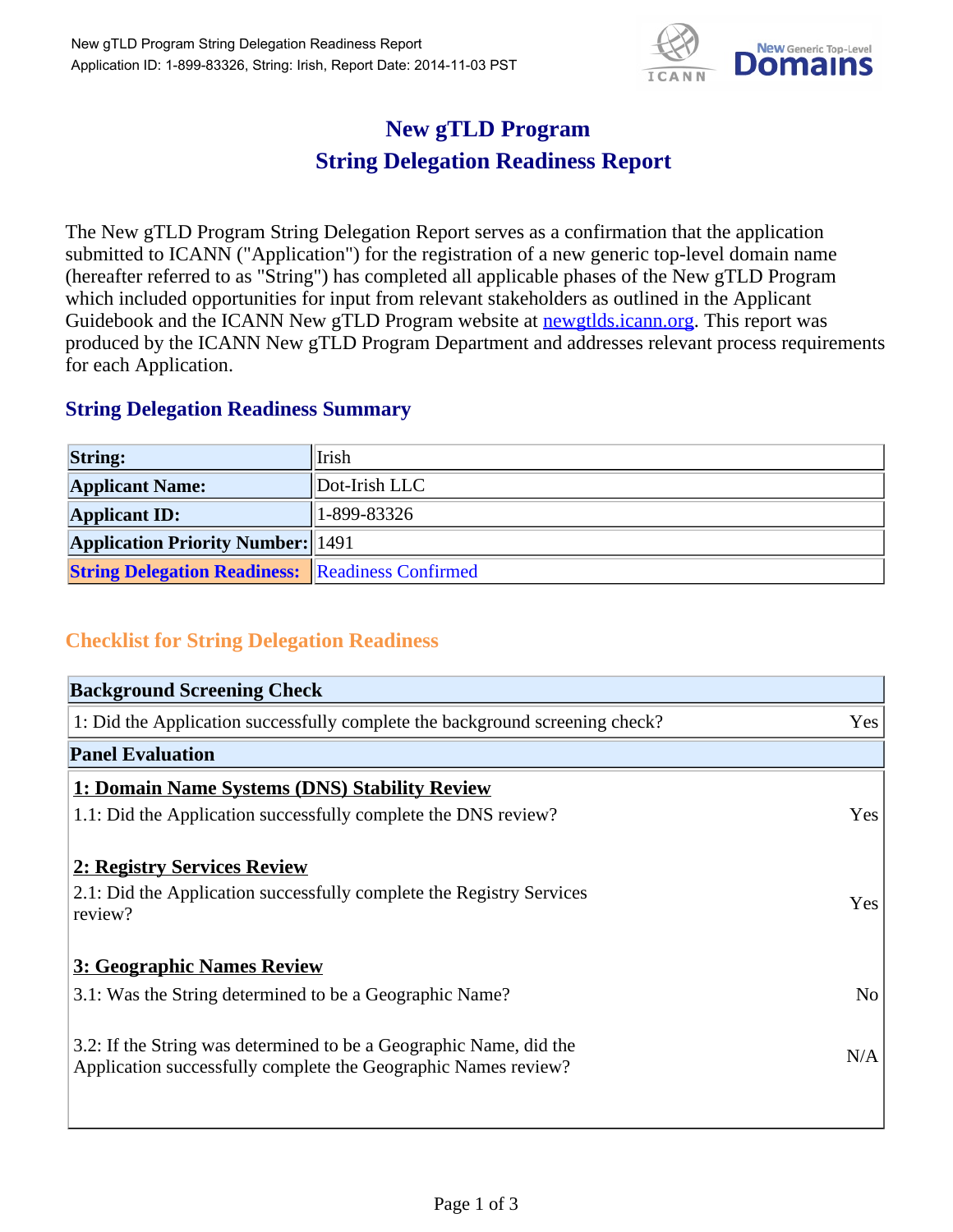

| <b>4: Financial Review</b><br>4.1: Did the Application successfully complete the Financial Capability<br>review?                                                                                                                                                                                                                                             | <b>Yes</b> |
|--------------------------------------------------------------------------------------------------------------------------------------------------------------------------------------------------------------------------------------------------------------------------------------------------------------------------------------------------------------|------------|
| <b>5: Technical Review</b><br>5.1: Did the Application successfully complete the Technical and<br><b>Operation Capability review?</b>                                                                                                                                                                                                                        | Yes        |
| <b>6: String Similarity Review</b><br>6.1: Was the Application determined to not be confusingly similar to other<br>applied for strings, including through String Confusion Objections?                                                                                                                                                                      | Yes        |
| 6.2: If the Application was determined to be confusingly similar to other<br>applied for strings, including through String Confusion Objections, did the<br>Application prevail in the string contention resolution process (CPE,<br>Auction, and/or Self-Resolution of String Contention via<br>withdrawal/termination of all other members in contention)? | N/A        |

| <b>Public Comment Period</b>                                                                                                                                                                   |                |
|------------------------------------------------------------------------------------------------------------------------------------------------------------------------------------------------|----------------|
| 1: Was the public provided an opportunity to submit comments on the Application?                                                                                                               | Yes            |
| 2: Were comments for the Application considered by evaluation panels?                                                                                                                          | Yes            |
| <b>Objection Process</b>                                                                                                                                                                       |                |
| 1: Were objections filed against the Application?                                                                                                                                              | N <sub>o</sub> |
| 2: If objections were filed against the Application, did Applicant prevail in the dispute<br>resolution proceedings for all Legal Rights, Limited Public Interest and Community<br>Objections? | N/A            |
| Governmental Advisory Committee (GAC) Advice                                                                                                                                                   |                |
| 1: Did the GAC have an opportunity to provide advice for the Application?                                                                                                                      | Yes            |
| 2: Did the GAC provide consensus GAC advice that the String should not be approved by<br>the ICANN Board?                                                                                      | <b>No</b>      |
| 3: If the GAC provided consensus GAC advice to the ICANN Board, did the ICANN Board<br>(or New gTLD Program Committee) accept the GAC advice?                                                  | N/A            |
| <b>Accountability Mechanisms</b>                                                                                                                                                               |                |
| 1: Was the Application the subject of a complaint or review through one of ICANN's<br>accountability mechanisms (Reconsideration or Independent Review)?                                       | <b>No</b>      |
| 1.1: If yes, did the BGC, ICANN Board or New gTLD Program Committee determine that<br>the Application should not proceed to contracting?                                                       | N/A            |